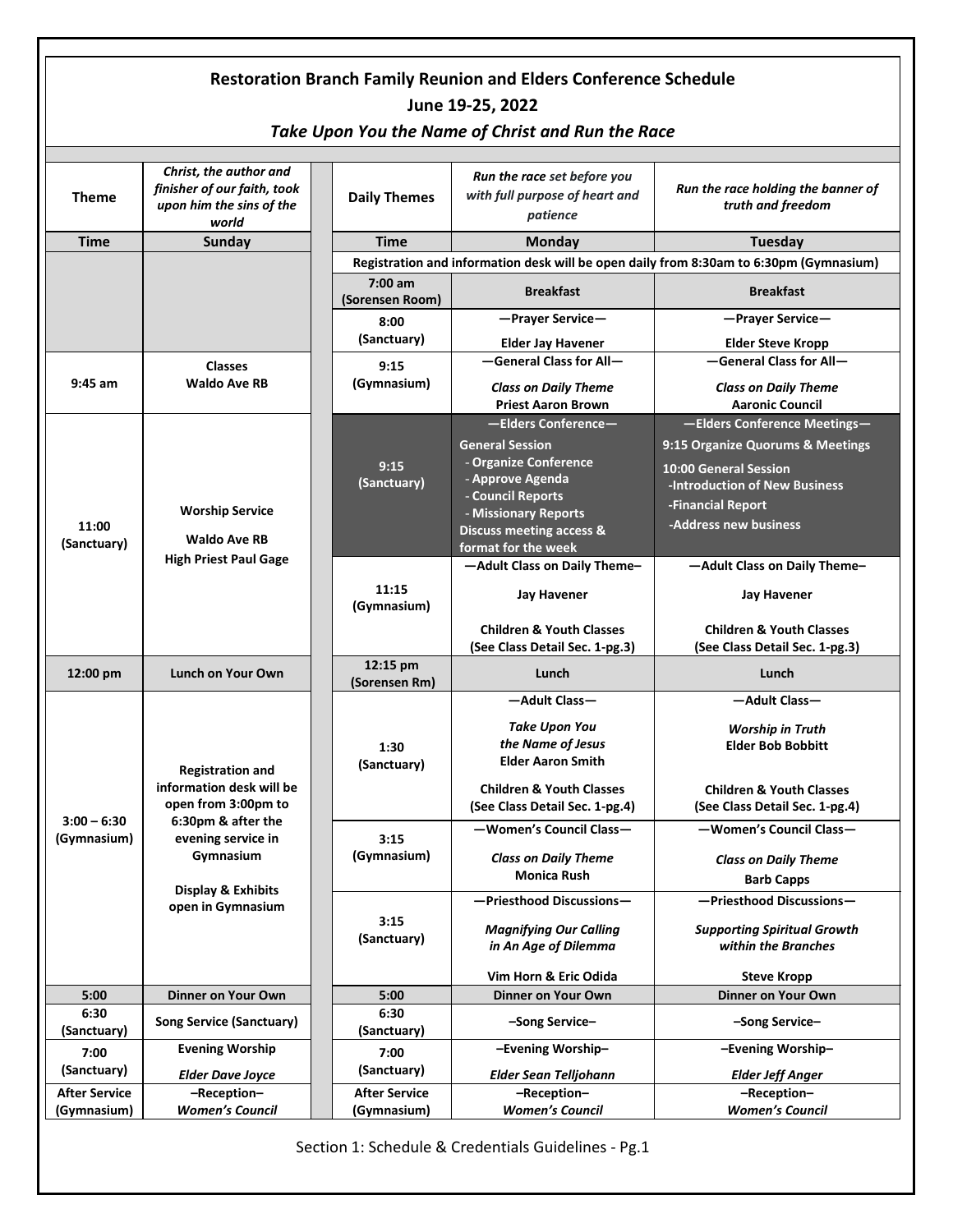| <b>Restoration Branch Family Reunion and Elders Conference Schedule</b><br>June 19-25, 2022<br>Take Upon You the Name of Christ and Run the Race |                                                                 |                                                              |                                                           |  |  |  |  |
|--------------------------------------------------------------------------------------------------------------------------------------------------|-----------------------------------------------------------------|--------------------------------------------------------------|-----------------------------------------------------------|--|--|--|--|
| Run the race proclaiming the fullness of the<br><b>Daily Themes</b><br>Gospel                                                                    |                                                                 | Run the race with a determination to<br>serve him to the end | Run the race and obtain an<br>incorruptible crown         |  |  |  |  |
| <b>Time</b>                                                                                                                                      | Wednesday                                                       | Thursday                                                     | Friday                                                    |  |  |  |  |
| Registration and information desk will be open daily from 8:30am to 6:30pm (Gymnasium)                                                           |                                                                 |                                                              |                                                           |  |  |  |  |
| $7:00$ am<br>(Sorensen Rm)                                                                                                                       | <b>Breakfast</b>                                                | <b>Breakfast</b>                                             | <b>Breakfast</b>                                          |  |  |  |  |
| 8:00                                                                                                                                             | -Prayer Service-                                                | -Prayer Service-                                             | -Prayer Service-                                          |  |  |  |  |
| (Sanctuary)                                                                                                                                      | Elder Sean Telljohann                                           | <b>High Priest Paul Gage</b>                                 | <b>Elder Jay Havener</b>                                  |  |  |  |  |
| 9:15                                                                                                                                             | -General Class for All-                                         | -General Class for All-                                      | -General Class for All-                                   |  |  |  |  |
| (Gymnasium)                                                                                                                                      | <b>Class on Daily Theme</b><br><b>Priest Stephen Henson</b>     | <b>Class on Daily Theme</b><br><b>Teacher Jeremy Quick</b>   | <b>Class on Daily Theme</b><br><b>Priest Jim Carlson</b>  |  |  |  |  |
| 9:15                                                                                                                                             | -Elders Conference Meetings-<br>9:15 Quorum Meetings            | -Elders Conference Meetings-<br>9:15 Quorum Meetings         | -Elders Conference Meetings-<br>9:15 Quorum Meetings      |  |  |  |  |
|                                                                                                                                                  | 10:00 General Session                                           | 10:00 General Session                                        | 10:00 General Session                                     |  |  |  |  |
| (Sanctuary)                                                                                                                                      | -Nominations for Officers & Leaders                             | -Elections                                                   | -New business continues                                   |  |  |  |  |
|                                                                                                                                                  | -Approval of FY2021-22 CRE Budget                               | -New business continues                                      |                                                           |  |  |  |  |
|                                                                                                                                                  | -New business continues                                         |                                                              |                                                           |  |  |  |  |
|                                                                                                                                                  |                                                                 |                                                              |                                                           |  |  |  |  |
|                                                                                                                                                  | -Adult Class on Daily Theme-                                    | -Adult Class on Daily Theme-                                 | -Adult Class on Daily Theme-                              |  |  |  |  |
| 11:15                                                                                                                                            | <b>Seventy Richard Neill</b>                                    | <b>High Priest Paul Gage</b>                                 | <b>Elder Val Brotherton</b>                               |  |  |  |  |
| (Sanctuary)                                                                                                                                      | <b>Children &amp; Youth Classes</b>                             | <b>Children &amp; Youth Classes</b>                          | <b>Children &amp; Youth Classes</b>                       |  |  |  |  |
|                                                                                                                                                  | (See Class Detail Sec. 1-pg.3)                                  | (See Class Detail Sec. 1-pg.3)                               | (See Class Detail Sec. 1-pg.3)                            |  |  |  |  |
| 12:15 pm<br>(Sorensen Rm)                                                                                                                        |                                                                 | Lunch                                                        | Lunch                                                     |  |  |  |  |
|                                                                                                                                                  |                                                                 | -Adult Class-                                                | -Adult Class-                                             |  |  |  |  |
|                                                                                                                                                  | <b>Picnic and Fun &amp; Fellowship</b>                          | <b>Managing the Concerns</b>                                 | <b>Endure to the End</b>                                  |  |  |  |  |
| 1:30<br>(Sanctuary)                                                                                                                              | (Location will be announced)                                    | of our Stewardship                                           | <b>Elder Shaun Turner</b>                                 |  |  |  |  |
|                                                                                                                                                  |                                                                 | <b>Bishop Joe Burkart</b>                                    |                                                           |  |  |  |  |
|                                                                                                                                                  |                                                                 | <b>Children &amp; Youth Classes</b>                          | <b>Children &amp; Youth Classes</b>                       |  |  |  |  |
|                                                                                                                                                  |                                                                 | (See Class Detail Sec. 1-pg.4)                               | (See Class Detail Sec. 1-pg.4)                            |  |  |  |  |
| 3:15<br>(Gymnasium)                                                                                                                              | -Women's Council Class-                                         | -Women's Council Class-                                      | -Women's Council Class-                                   |  |  |  |  |
|                                                                                                                                                  | <b>Circle of Prayer</b>                                         | <b>Class on Daily Theme</b><br><b>Michelle Turner</b>        | <b>Class on Daily Theme</b><br><b>Bethany Eggenberger</b> |  |  |  |  |
|                                                                                                                                                  | -Priesthood Discussions-                                        | -Priesthood Discussions-                                     | -Priesthood Discussions-                                  |  |  |  |  |
| 3:15                                                                                                                                             |                                                                 |                                                              |                                                           |  |  |  |  |
|                                                                                                                                                  | <b>Preparing for the Kirtland</b><br><b>Priesthood Assembly</b> | <b>Growing Christ's Church</b><br>in this Age of Dilemma     | <b>Growing Christ's Church</b><br>in this Age of Dilemma  |  |  |  |  |
| (Sanctuary)                                                                                                                                      |                                                                 |                                                              |                                                           |  |  |  |  |
|                                                                                                                                                  | <b>Richard Neill</b>                                            | <b>Brian Mundy &amp; Dayn Cederstrom</b>                     | <b>Brian Mundy &amp; Dayn Cederstrom</b>                  |  |  |  |  |
| 5:00                                                                                                                                             | Dinner on Your Own                                              | Dinner on Your Own                                           | Dinner on Your Own                                        |  |  |  |  |
| 6:30<br>(Sanctuary)                                                                                                                              | -Song Service-                                                  | -Song Service-                                               | -Song Service-                                            |  |  |  |  |
| 7:00                                                                                                                                             | -Evening Worship-                                               | -Evening Worship-                                            | -Evening Worship-                                         |  |  |  |  |
| (Sanctuary)                                                                                                                                      | <b>Elder Zach Wilson</b>                                        | <b>International Missionary Council</b>                      | <b>Elder Jay Havener</b>                                  |  |  |  |  |
| <b>After Service</b><br>-Reception-                                                                                                              |                                                                 | -Reception-                                                  | -Reception-                                               |  |  |  |  |
| (Gymnasium)                                                                                                                                      | <b>Women's Council</b>                                          | <b>Women's Council</b>                                       | <b>Women's Council</b>                                    |  |  |  |  |

Section 1: Schedule & Credentials Guidelines - Pg.2